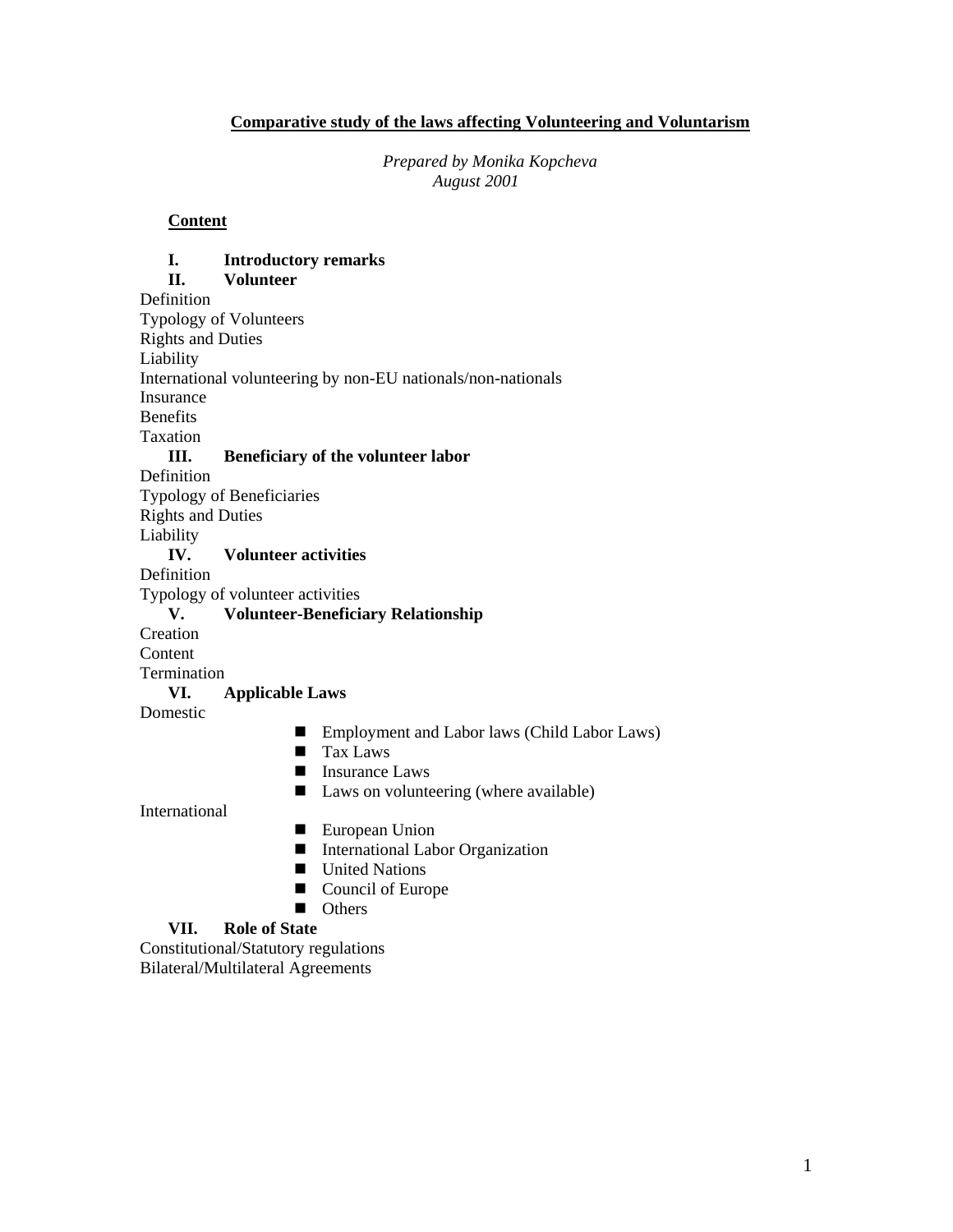#### **I. Introductory remarks**

The following study has the purpose to present and assess in a comparative manner a **selected number** of regulations and practices, governing Volunteerism and Volunteering. Considering the fact that at the present moment **no internationally recognized legal standards** for regulation of volunteering and volunteerism **exist**, the attention will be concentrated upon **some sample laws and practices, which differ from country to country.**

#### **Brief history of Volunteering**

The right to volunteer is regarded as an integral part of freedom of expression and freedom of assembly and association. According to the French and Latin roots of the word, volunteering may be seen as a freely chosen activity, profoundly attractive in practice for the volunteer.

Although deeply rooted in the late XIX Century, modern volunteerism sprang up in 1920s, when the Service Civil International was established as a means of building friendships among the young people of different European countries. In the post World War I environment and during the severe economic crisis that followed in 1929, it served also as a means of giving unemployed young people something socially useful to do, as well as a bed and food.

The role played by the volunteers had a tremendous impact on the reconstruction of Europe, and the establishment of cross-border friendships. To ensure that volunteers will not be used as Cold War "soldiers", the creation of a UN corps of volunteers was advocated and 1970s was initiated the UN Volunteers program. Volunteering grew with the great support of UNESCO and its Coordinating Committee for International Voluntary Service (created in 1948). Emancipation from colonial rule gave birth to national volunteer movements throughout Asia, Africa and Latin America.

#### **I.1.Volunteer-Definition**

*Issue: The establishment of a legal definition of volunteer is crucial for:* 

- *Recognition of volunteer legal status*
- *Providing legal protection and benefits parallel to those ensured for employees*
- *Differentiation from other forms of labor*
- *Limit the illegal practices stemming from diverse understandings of volunteer labor*

*Discussion:* The national perception of who qualifies as a volunteer varies widely due to the different historically and culturally developed legal traditions. Most broadly a volunteer can be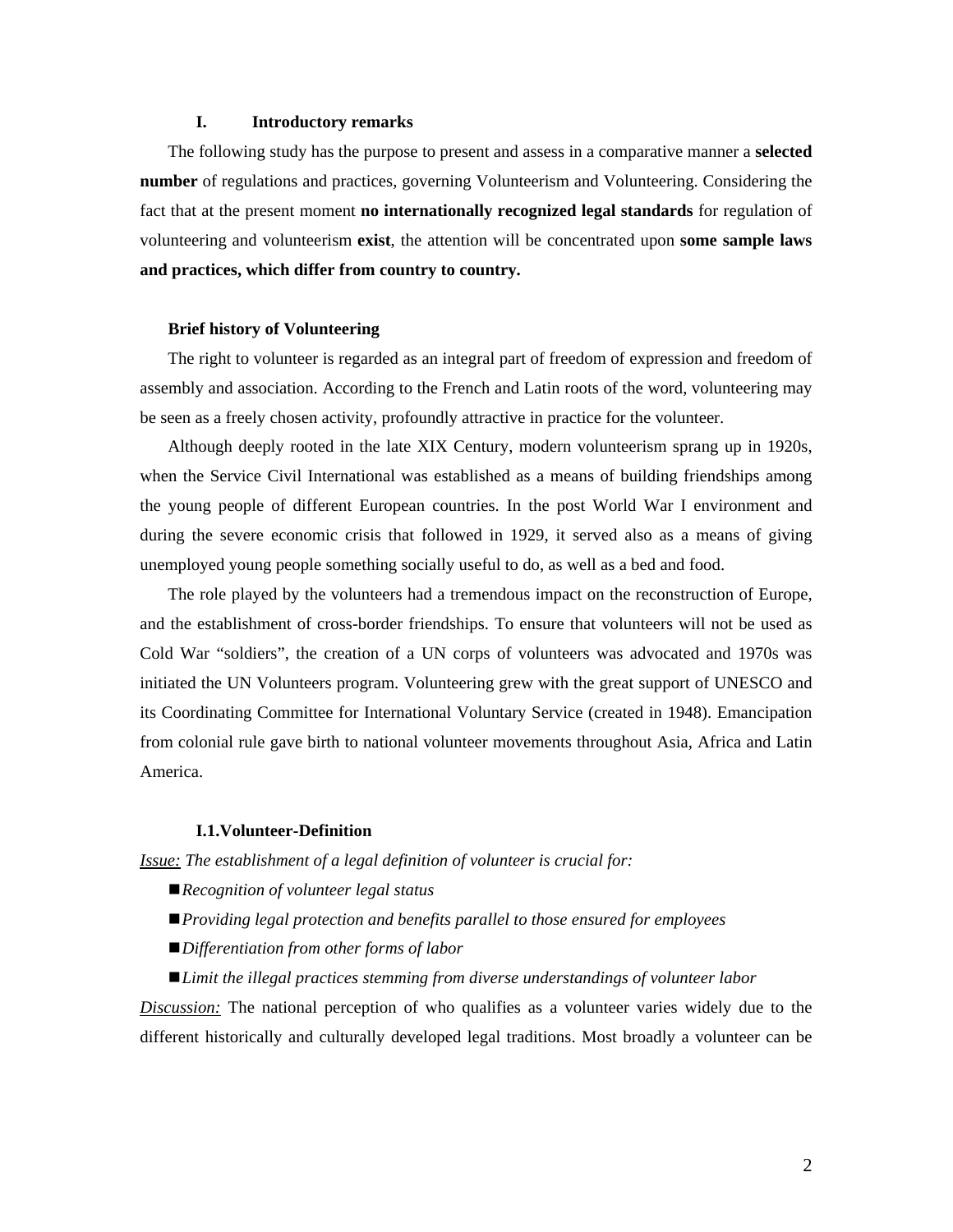regarded as an individual<sup>[1](#page-2-0)</sup>(only exceptionally below the age of 18) with full legal capacity, who by free choice contributes his/her time for performance of a volunteer activity<sup>[2](#page-2-1)</sup> with no expectations of reward from the beneficiary organization<sup>[3](#page-2-2)</sup>. Though the existing diversity and wide range of definitions<sup>[4](#page-2-3)</sup>, the following elements may be considered as basis of volunteer definition $5$ :

#### *A/ Limited expectation of financial or in-kind compensation*

Volunteering cannot be regarded as a purely altruistic (unpaid public benefiting) activity due to the element of reciprocity it comprises. A volunteer is distinguishable from paid work by the fact that he/she does not perform the voluntary activity primarily for financial gain, and any compensation received should amount to less than the market value of the work provided to the beneficiary organization.

Generally, the beneficiary should reimburse volunteers for all legitimate expenses incurred from the voluntary activity. In any given country compensation varies and may include: costs for travel, meals, uniforms; training or supplies directly linked with the activity performed; health, liability, pension and other insurance, paid either by the beneficiary organization (in the case of full-time volunteering) or by State (in the case of volunteering full-time student, minor, unemployed);

*Examples* 

<span id="page-2-0"></span> $\overline{a}$ 

<sup>1</sup> Juridical persons are excluded from the scope of this notion

<span id="page-2-2"></span><span id="page-2-1"></span><sup>2</sup> *See* Part II for definition

<sup>3</sup> *See* Part III for definition

<span id="page-2-3"></span><sup>4</sup> For *example:* **Edmundo Werna** defines it as an activity focusing at least partly on the ethical or ideological motivations and satisfactions relating to offering individual and group service to society, in ways that often require at least a degree of sacrifice; **Van Til (1998)** defines volunteering, as a helping action of an individual that is valued by him/her and does not aim directly at a material gain or is not mandated/coerced by others and is thereby different from work, slavery or conscription.<br><sup>5</sup> *See* Smith J. Davis, *Volunteering and Social Development: A Background Paper for Discussion at an Expert Group* 

<span id="page-2-4"></span>*Meeting, 2001*, *available at* [www.iyv2001/iyv\\_eng/policy/supporting\\_docs/soc\\_dev/soc\\_doc.htm](http://www.iyv2001/iyv_eng/policy/supporting_docs/soc_dev/soc_doc.htm)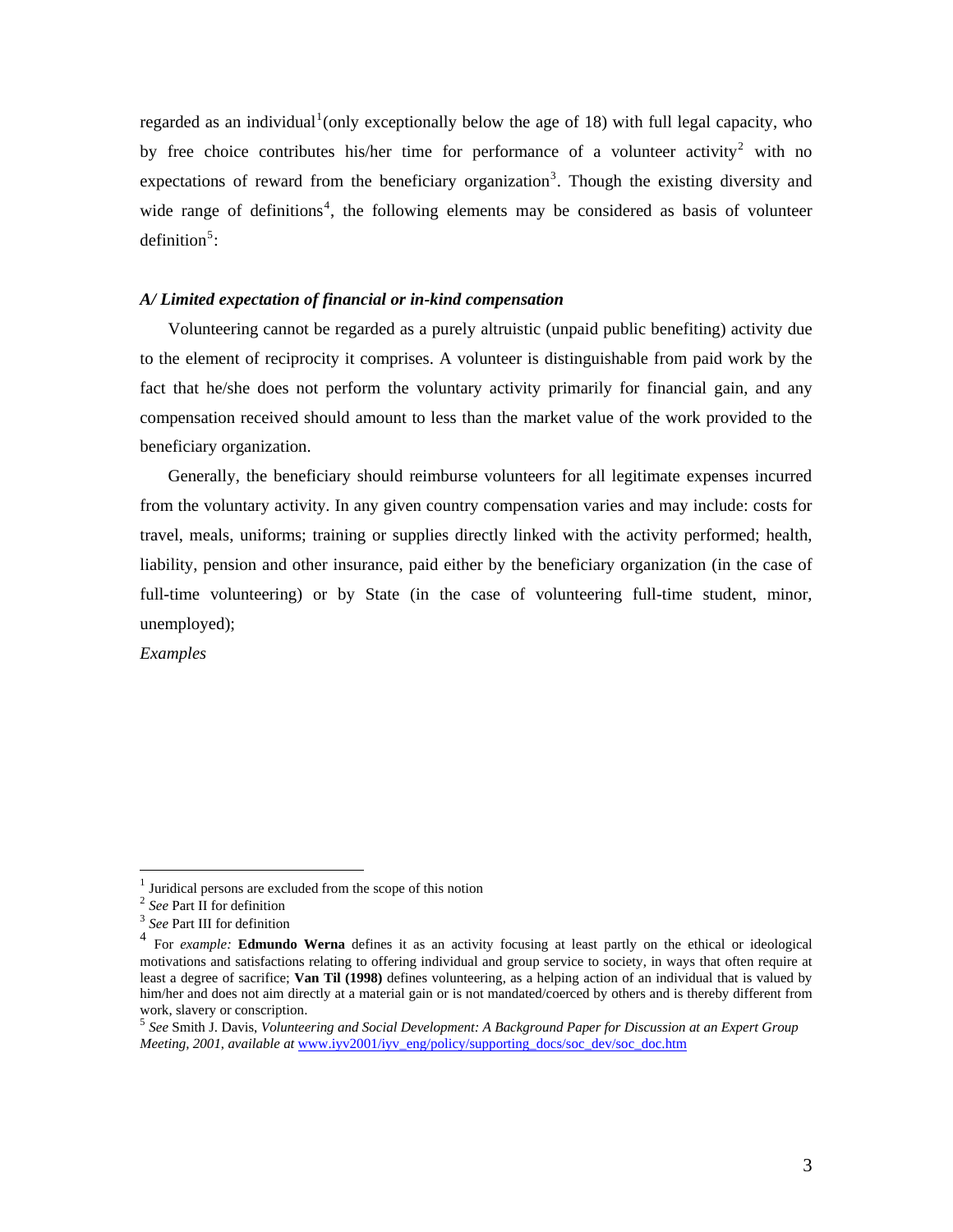Australia: Volunteer work is unpaid and does not substitute for paid work<sup>[6](#page-3-0)</sup>.

**France:** A volunteer is anyone who helps a non-governmental organizations or association without receiving any form of financial support<sup>[7](#page-3-1)</sup>.

**Spain:** A volunteer may not receive compensation for his/her services, but must be reimbursed for expenses (including training and equipment) undertaken during the volunteer service and must be covered by accident and health insurance<sup>[8](#page-3-2)</sup>.

**United Kingdom:** Any worker, employed by a public benefit/not-for-profit organization, who does not receive monetary payments other than reimbursement for actual costs incurred and any in-kind benefits other than housing or subsistence is exempted from the minimum wage<sup>[9](#page-3-3)</sup>.

## *B/Free-will*

The volunteer's decision should not be the result of coercion or mandate, but rather a reflection of individual motivation to perform voluntary activities, requiring a combination of experience, skills, and knowledge (but not of financial resources) at a specific time and at a particular place. The volunteer should be free to define the scope, beginning, and termination of these activities without negative repercussions. The pure "voluntariness" concept cannot be observed in absolutely all interactions. In some, the volunteer's self-motivation may be combined with peer pressure or social obligations, which do not amount to force or mandate.

## *Examples*

| <b>Australia:</b> Volunteering is always a matter of choice $^{10}$ .                             |
|---------------------------------------------------------------------------------------------------|
| <b>Poland [Draft]:</b> A volunteer is a person, who on a voluntary basis performs unpaid services |
| based on the rules put forward in the $law11$ .                                                   |
|                                                                                                   |

# *C/Public Benefit Nature*

The activities performed by the volunteer should provide benefits to identifiable third parties other than the volunteer him/herself or volunteer's immediate e.g. family or friends. This approach differentiates between volunteering (object of regulation and protection) and leisure activities (e.g. playing a football).

# *Example*

**Australia:** Volunteering is a legitimate way in which citizens can participate in the activities of their community addressing human environmental and social needs. Volunteering benefits the community and the volunteer $^{12}$  $^{12}$  $^{12}$ .

 $\overline{a}$ <sup>6</sup> *See* Model code of practice for organizations involving volunteer staff, available at

<span id="page-3-1"></span><span id="page-3-0"></span>[www.volunteeringaustralia.org/code.html](http://www.volunteeringaustralia.org/code.html)<br>
<sup>[7](http://www.volunteeringaustralia.org/code.html)</sup> *See* The Guide to Volunteering, available at <u>www.jeunesse-sports.gouv.fr/benevole/index.html</u><br>
<sup>8</sup> *See* Law on Volunteerism (Spain, 1996) Article 3 and 6

<span id="page-3-4"></span><span id="page-3-3"></span><span id="page-3-2"></span><sup>&</sup>lt;sup>9</sup> *See* National Minimum Wage Act (UK, 1998) Chapter 39 *available at* <u>[www.legislation.hmso.gov.uk](http://www.legislation.hmso.gov.uk/)</u> <sup>10</sup> *See* Model Code of Practice for Organizations involving volunteer staff, available at <u>www.volnteeringaustralia.o</u>

<span id="page-3-6"></span><span id="page-3-5"></span> $\frac{11}{12}$  *See* Draft Law on NGOs and Volunteers (Poland), Article 7  $\frac{12}{2}$  *See* Model Code of Practice for Organizations involving volunteer staff, available at [www.volnteeringaustralia.org/code.html](http://www.volnteeringaustralia.org/code.html)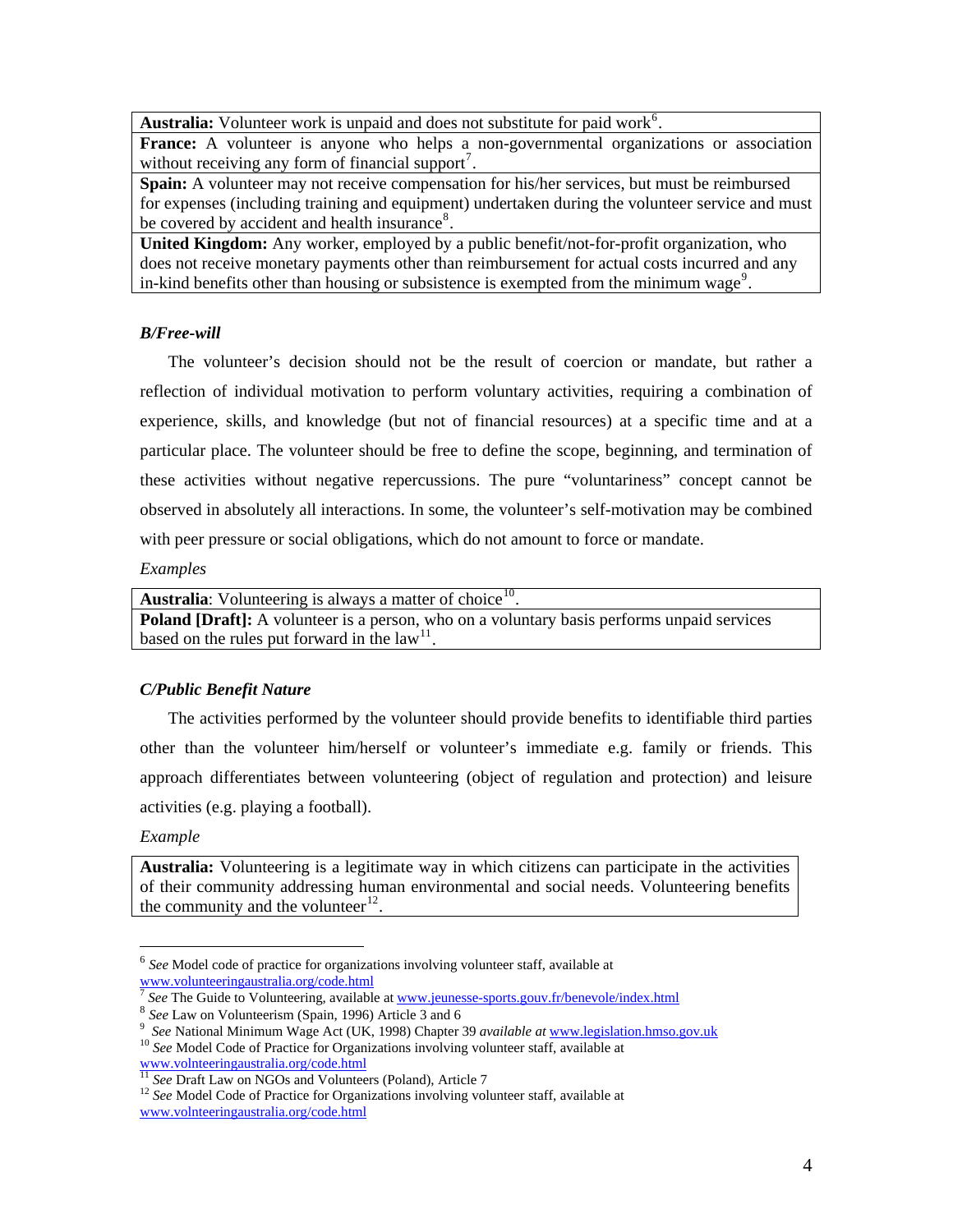**Convention on the Promotion of a transnational long-term voluntary service for young people:** A volunteer is a person legally residing in the territory of one member state and is legally presented in the territory of another continuously (min 3, max 12 months) to perform full-time voluntary service activity $13$ .

# *D/Organizational setting*

Volunteers' free contribution of time may have two main forms: formal (organized participation in formal projects), which requires separate statutory regulation, and informal (oneto-one, e.g. helping a neighbor), separate regulation of which is considered unnecessarily burdening.

*Example* 

**France:** Benefits and protection on the territory of France and French territories are given only to volunteers working for registered non-for-profit or governmental beneficiaries, but elsewhere they receive the same treatment regardless the type of beneficiary<sup>[14](#page-4-1)</sup>.

**Poland [Draft]:** The Volunteer Law applies in cases of registered non-governmental organization or non-commercial administrative unit/sub-unit of the Government beneficiary of volunteer labor. The commercial or other entity beneficiaries of volunteer labor fall under the regulation of employment and labor laws, while the individual persons-beneficiaries are not separately regulated $15$ .

# *E/Types of Activities*

The altruistic nature of volunteerism requires volunteers to engage in activities benefiting the public in whole or in part, but neither in for-profit or in commercial projects, nor to occupy normally paid or compensated positions.

## *Examples*

 $\overline{a}$ 

**Australia:** Volunteers should neither be placed in positions previously held by paid staff, nor asked to take up additional work during disputes or paid staff shortage, nor to perform a for-profit activity<sup>[16](#page-4-3)</sup>.

**The Netherlands:** The volunteer's activity should be additional to the general activity of beneficiary, which means that the latter should not encounter any serious problems in case in case of volunteer decision to terminate the activity $17$ .

# *F/Level of Commitment*

The level of volunteer's involvement is an additional threshold for defining what type of volunteering should be recognized under law and given statutory protection. That leaves outside

<span id="page-4-0"></span><sup>&</sup>lt;sup>13</sup> See Convention on the Promotion of a Transnational Long-Term Voluntary Service for young People (Council of Europe, 2000) Article 9, available at <u>[www.cm.coe.int/2000/705/a4.htm](http://www.cm.coe.int/2000/705/a4.htm)</u><br><sup>14</sup> See Draft Law on the Institutionalization of Civilian Voluntary Service (France), No.458<br><sup>15</sup> See Draft Law on NGOs and Volunteers (Poland), versi

<span id="page-4-1"></span>

<span id="page-4-3"></span><span id="page-4-2"></span>

[www.volnteeringaustralia.org/code.html](http://www.volnteeringaustralia.org/code.html)

<span id="page-4-4"></span><sup>&</sup>lt;sup>17</sup> See Euro-Volunteer Information Pool, Legal Regulations related to Volunteering (2001), available at [www.euro](http://www.euro-volunteer.org/ISSUES/issue2_e.htm)[volunteer.org/ISSUES/issue2\\_e.htm](http://www.euro-volunteer.org/ISSUES/issue2_e.htm)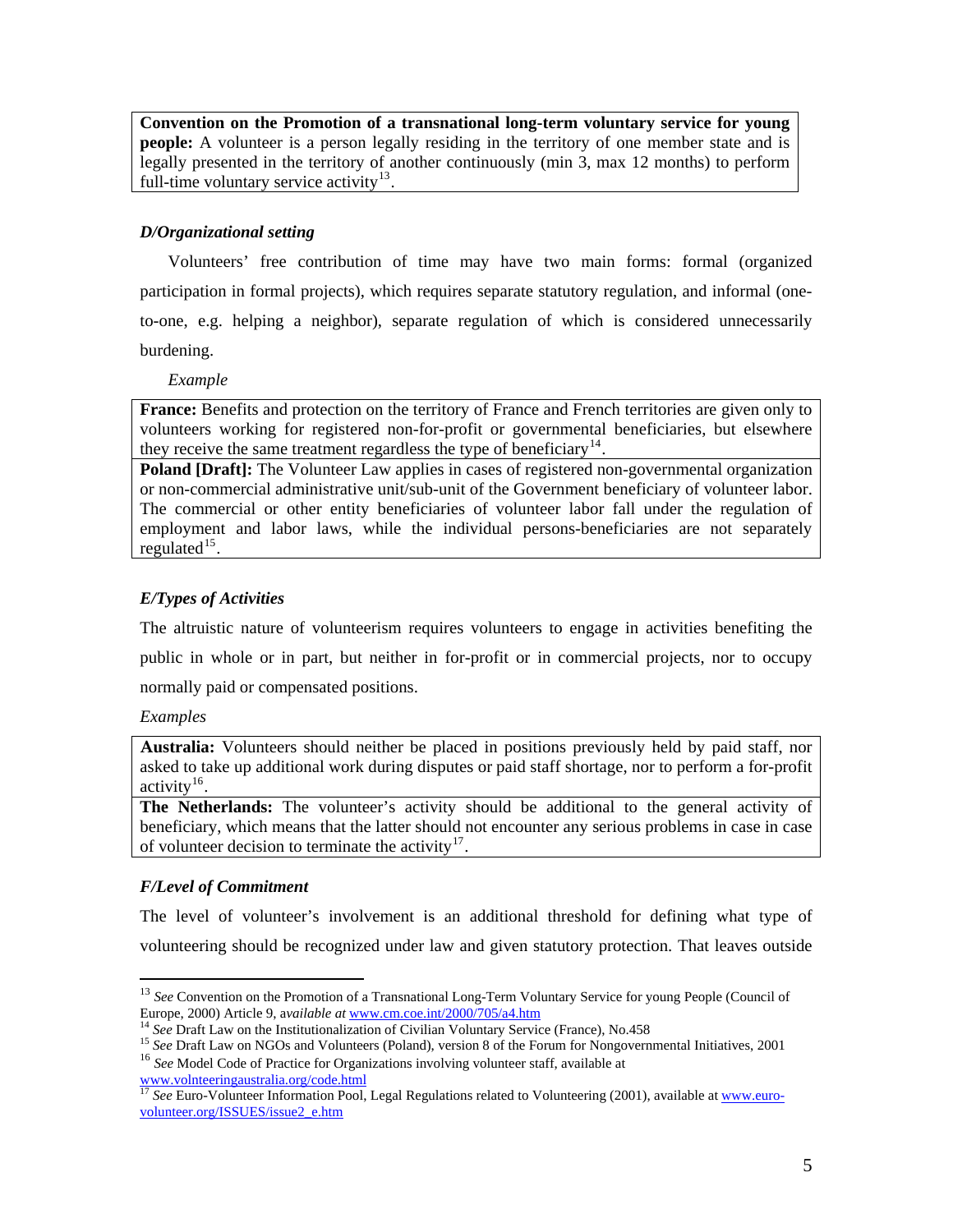the legal framework all occasional and sporadic acts, which though voluntary by nature do not require separate regulation.

*Example* 

**Portugal:** Volunteer services should be substantial and performed on a regular basis<sup>[18](#page-5-0)</sup>

## **I.3. Rights and Duties of Volunteer**

*Issue: Volunteers possess rights and duties towards the beneficiary that are correlatively related to the nature of activity performed.* 

*Suggested list of rights must include, at minimum, the following*: right to healthy and safe working conditions, non-discriminatory treatment, generally equal to paid-staff, adequate coverage for liability, social and health insurance, other benefits according to the law and written agreement, training, respect of these rights by beneficiary, and other similar like protections.

## *Examples:*

**Australia:** Volunteer has the rights to: work in a healthy and safe environment, employed with due respect to anti-discrimination and equal opportunity laws, adequately insured for risks, given adequate information for the beneficiary, reimbursed for the out of pocket money expenses incurred on the behalf of the beneficiary, have a job description and agreed working hours, provided with orientation and training, required for the activity performed<sup>[19](#page-5-1)</sup>.

**Convention on the Promotion of a transnational long-term voluntary service for young people:** A full time inter-member states exchange young volunteer must be provided with board, lodging and sufficient amount of pocket money, must be given adequate opportunities for development and at least one free day per week $^{20}$  $^{20}$  $^{20}$ .

**The European Commission: Youth Program:** The volunteers give their time and efforts for a project benefiting the community in exchange of an opportunity to practice their skills, gain cultural and social capital. They are responsible for the practical tasks assigned to them and have a general obligation to contribute to the beneficiary and community<sup>[21](#page-5-3)</sup>.

**The Netherlands**: The beneficiary reimburses expenses like phone calls, stamps, copies and public transport expenses that are linked to the volunteer work $^{22}$  $^{22}$  $^{22}$ .

*Suggested list of duties must include, at minimum, the following*: to perform his/her duty with the due care, to act reasonably and within the scope of authority given by the beneficiary, to avoid self-dealing and conflict on interests, to obey law, to respect beneficiary's right to confidentiality, not to discriminate and not to assault, and other.

 $\overline{a}$ 

<sup>&</sup>lt;sup>18</sup> Law 71 (Portugal), 1998

<span id="page-5-1"></span><span id="page-5-0"></span><sup>&</sup>lt;sup>19</sup> See Model Code of Practice for Organizations involving volunteer staff, available at [www.volnteeringaustralia.org/code.html](http://www.volnteeringaustralia.org/code.html)

<span id="page-5-2"></span><sup>20</sup> *See* Convention on the Promotion of a Transnational Long-Term Voluntary Service for young People (Council of Europe, 2000) Article 9, available at www.cm.coe.int/2000/705/a4.htm<br>
<sup>21</sup> See <http://europa.eu.int/comm/education/youth/program/action2.htm><br>
<sup>22</sup> See Euro-Volunteer Information Pool, Legal Regulations related to Volunteer

<span id="page-5-3"></span>

<span id="page-5-4"></span>[volunteer.org/ISSUES/issue2\\_e.htm](http://www.euro-volunteer.org/ISSUES/issue2_e.htm)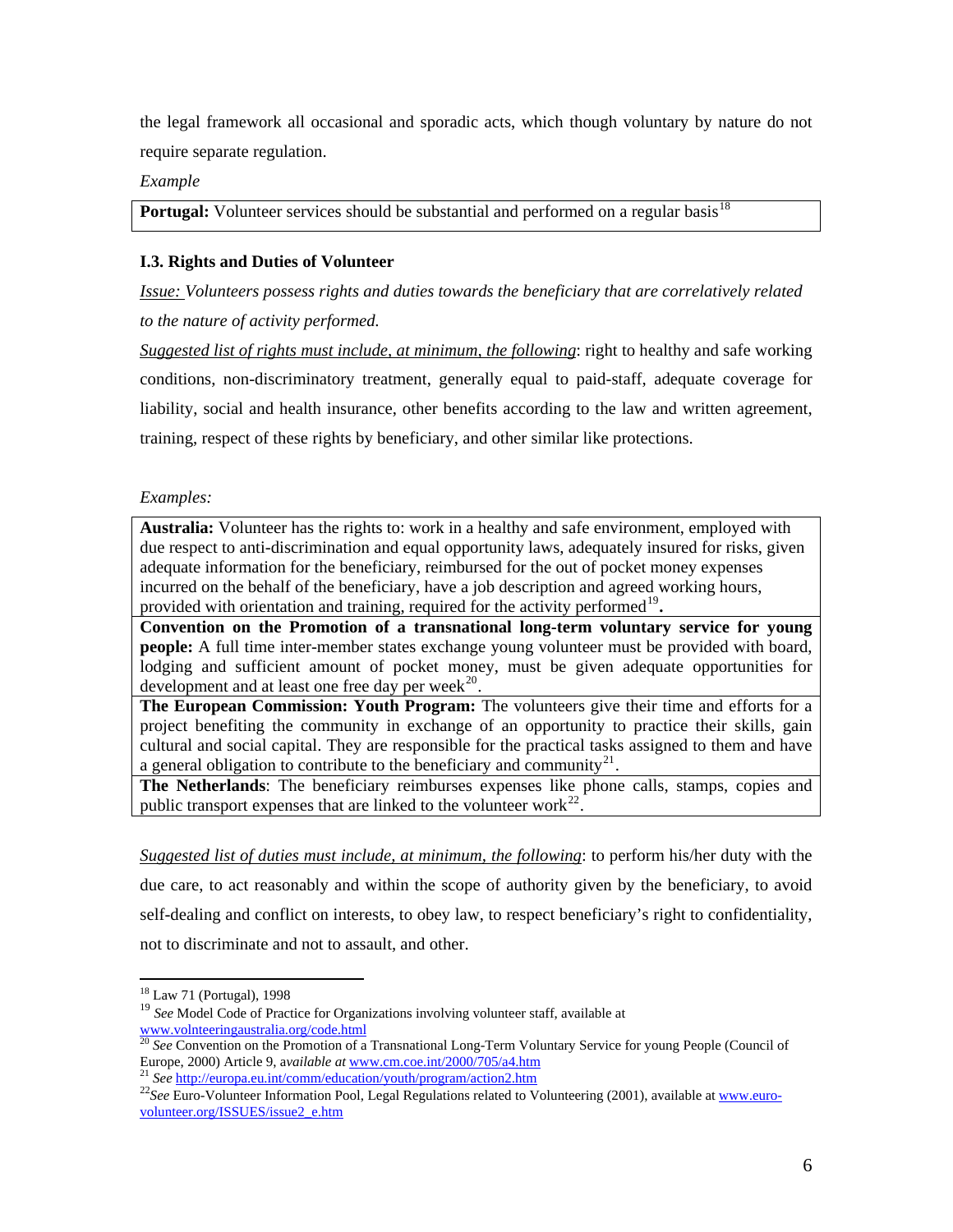#### *Example*

**Poland [Draft]:** The volunteer should respect all the duties envisaged in the written agreement<sup>[23](#page-6-0)</sup>. **Portugal:** The volunteer must respect the bylaws and rules of the beneficiary, inform when terminating services and act on the behalf of beneficiary only upon proper authorization<sup>[24](#page-6-1)</sup>.

## **I.4. Liability**

*Issue: Law has to define clearly volunteers' liability for failure to perform duty or for cost of accidents, loss or injures (including the cases arising out of willful or intentional acts outside the scope of volunteer authority according to volunteer-beneficiary agreement) and to bar claims for negligent acts within the scope of volunteer's authority.* 

*Example* 

**USA:** Negligence claims against volunteers who acted within the scope of their responsibilities in a non-profit organization or government agency, properly licensed, certified or insured according to law are barred  $^{25}$  $^{25}$  $^{25}$ .

### **I.5. International volunteering (by non-EU nationals/non-nationals)**

*Issue: A special treatment, observing the right of free movement, should be provided to volunteers without citizenship or non-EU nationals in the case of volunteering within EU while performing voluntary activities abroad.* 

*Discussion:* Establishment of a more favorable regime for obtaining a visa when necessary or establishment of "volunteer visa" granted to volunteers upon beneficiary's request and guarantees according to the immigration laws and international agreements*.* 

*Example* 

**Canada:** Non-citizens may perform volunteer activities without a working visa<sup>[26](#page-6-3)</sup>

**Convention on the Promotion of a transnational long-term voluntary service for young people:** State-Members should reduce the administrative barriers restricting volunteers' mobility and shall grant a residence permit to volunteer who presents an ID and valid contract for performance of voluntary services $^{27}$  $^{27}$  $^{27}$ .

**France:** The Government will provide Volunteers performing activities abroad social assistance upon return $^{28}$  $^{28}$  $^{28}$ .

**USA:** Volunteers participating in the US Government approved international voluntary service program are considered employees of the Federal Government<sup>[29](#page-6-6)</sup>.

<span id="page-6-0"></span><sup>&</sup>lt;sup>23</sup> See Draft Law on NGOs and Volunteers (Poland), version 8, FIP

<span id="page-6-2"></span><span id="page-6-1"></span><sup>&</sup>lt;sup>24</sup> See Law No 71 (Portugal), 1998<br>
<sup>25</sup> See The Volunteer Protection Act, 42 USC (1997)<br>
<sup>26</sup> See Volunteers and the law: A guide for volunteers, organizations and boards, available at

<span id="page-6-4"></span><span id="page-6-3"></span>[www.publiclegaled.be.ca/volunteers/volthree.htm](http://www.publiclegaled.be.ca/volunteers/volthree.htm)<br>
<sup>[27](http://www.publiclegaled.be.ca/volunteers/volthree.htm)</sup> *See* Convention on the Promotion of a Transnational Long-Term Voluntary Service for young People (Council of Europe, 2000) Article 9, a*vailable at* [www.cm.coe.int/2000/705/a4.htm](http://www.cm.coe.int/2000/705/a4.htm) 28 See Decree No 95/94 (France)

<span id="page-6-6"></span><span id="page-6-5"></span><sup>29</sup> *See* Peace Corps Act, 22 USC (2001)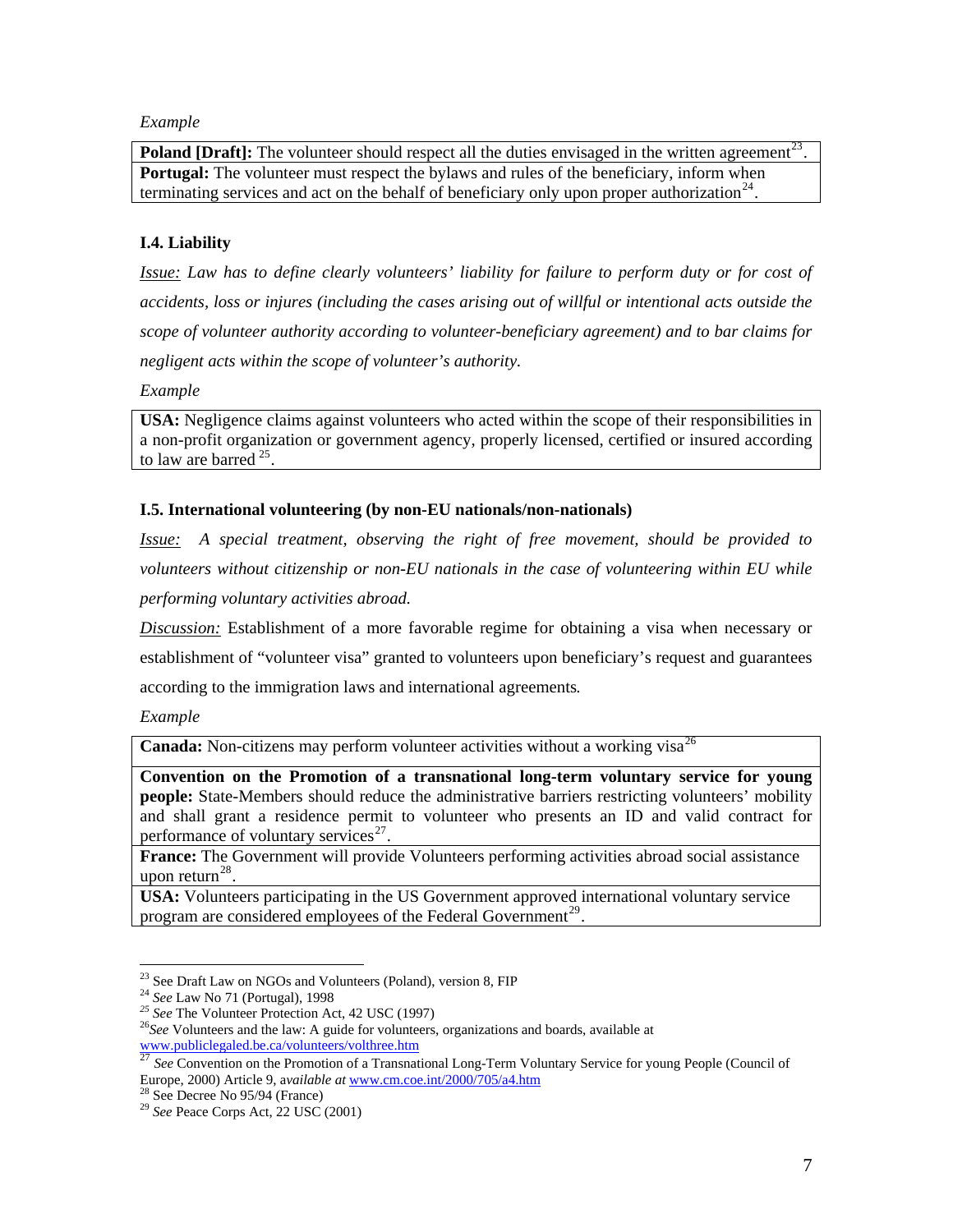#### **I.6. Insurance**

*Issue: Insurance law should maintain a policy that encourages volunteering.* 

*Discussion:* Generally most of the countries laws provide for health, accidents and civil liability

insurance. However some of them have more or less favorable policy towards volunteers.

### *Examples*

**Convention on the Promotion of a transnational long-term voluntary service for young people:** A full time inter-member states exchange young volunteer must be insured for *health, accident and civic liability*[30](#page-7-0).

**Germany:** *Pension* insurance is available in a voluntary form, paid either by volunteer or beneficiary (the latter is seldom used) $31$ .

**Luxemburg:** Compulsory insurance against *accidents* applies to any kind of voluntary activity in the social and assimilated sectors $32$ .

**The Netherlands**: The beneficiary should insure its volunteers for *physical and material damages* occurred during the volunteer work. In case of volunteer causing damages to third party, the latter can claim compensation collectively to the beneficiary (if a commercial entity all board members are personally responsible; if non-profit, board members can be held responsible only if they have been acting illegally or beyond their abilities or mission) and personally to the volunteer $33$ .

**France:** The beneficiary must provide insurance to volunteers for *economic hardship* caused by injuries occurred during the performance of volunteer activities  $34$ .

# **I.7. Benefits**

*Issue: Volunteering brings benefits, at least in some countries.* 

*Discussion*: Benefits to (1) volunteers – by providing them the essentials of life e.g. food, health care, social security, unemployment benefits, maternity/paternity, education and valuable practice, by enabling them to learn new skills, to gain confidence, self-development, others;(2) Government – by essential economic contributions that add to the overall economic output of the country and at the same time reduces the burden on governmental spending; (3) society – by helping establishment of a strong and cohesive community, increasing the trust and solidarity between citizens $35$ .

*Example* 

 $\overline{a}$ 

<span id="page-7-0"></span><sup>&</sup>lt;sup>30</sup> *See* Convention on the Promotion of a Transnational Long-Term Voluntary Service for young People (Council of Europe, 2000) Article 11, available at www.cm.coe.int/2000/705/a4.htm

<span id="page-7-1"></span><sup>&</sup>lt;sup>31</sup> See Euro-Volunteer Information Pool, Legal Regulations related to Volunteering (2001), available at [www.euro](http://www.euro-volunteer.org/ISSUES/issue2_e.htm)[volunteer.org/ISSUES/issue2\\_e.htm](http://www.euro-volunteer.org/ISSUES/issue2_e.htm)<br>
<sup>32</sup> See Grand Duchy Decree/ Code des assurances socials (Luxemburg, 1991), Article 90.3.9 and 10

<span id="page-7-3"></span><span id="page-7-2"></span><sup>&</sup>lt;sup>33</sup> See Euro-Volunteer Information Pool, Legal Regulations related to Volunteering (2001), available at [www.euro](http://www.euro-volunteer.org/ISSUES/issue2_e.htm)[volunteer.org/ISSUES/issue2\\_e.htm](http://www.euro-volunteer.org/ISSUES/issue2_e.htm)<br>
<sup>34</sup> See The Guide to Volunteering, available at www.jeunesse-sports.gouv.fr/benevole/index.html

<span id="page-7-5"></span><span id="page-7-4"></span><sup>&</sup>lt;sup>35</sup> See UNDP Poverty Report (1998) concludes that anti-poverty programs should rely primarily on the "social mobilization".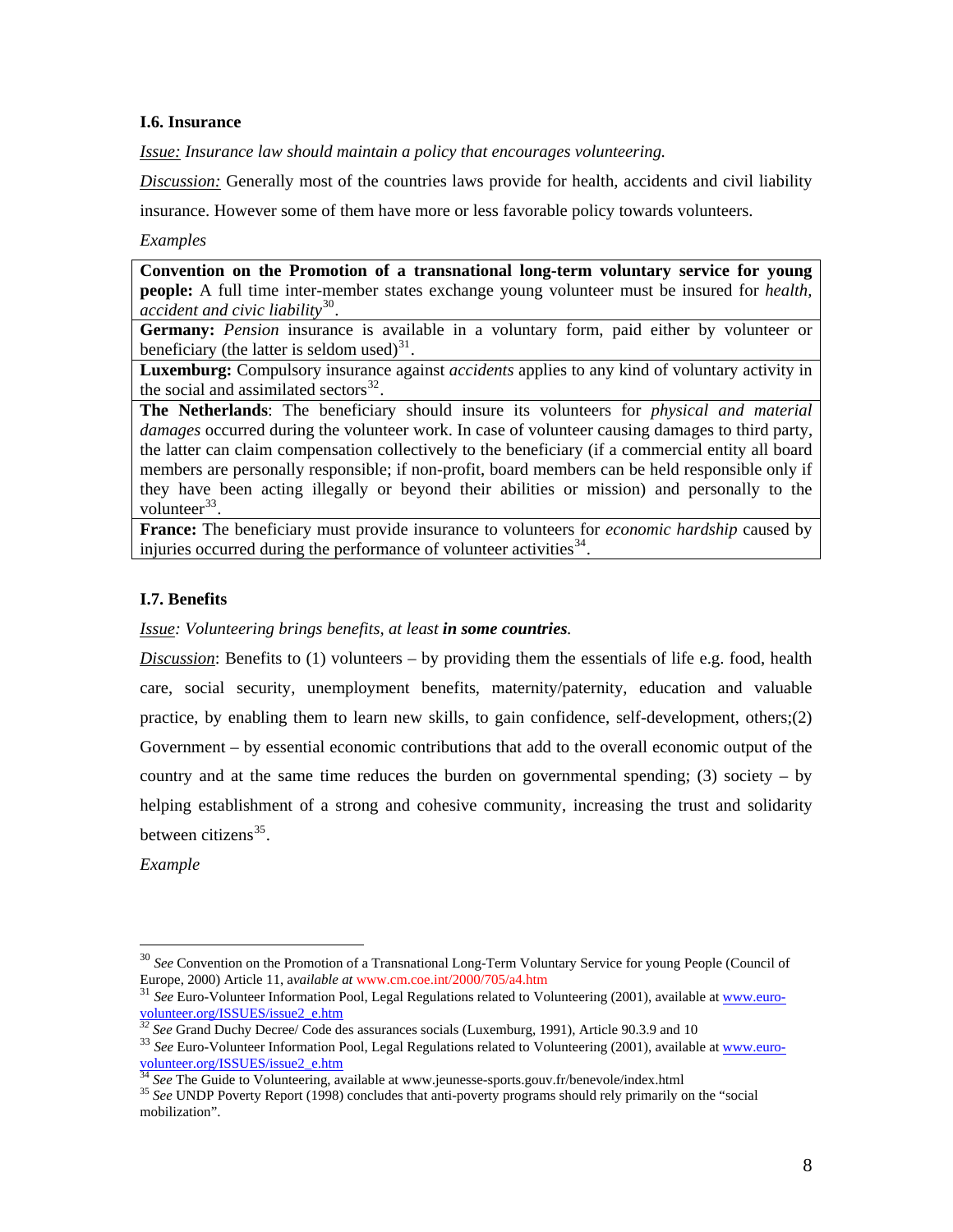**France:** All types of volunteers are included in the social security scheme for up to four years and are provided with training, social insurance, maternity/paternity benefits, stipend and reimbursement of the expenses  $3\overline{6}$ .

**Germany:** Volunteers do not have right to unemployment benefits in case of termination of work if the activity performed was not subject to social security contributions<sup>[37](#page-8-1)</sup>.

## **I.8. Taxation**

*Issue: Tax laws should treat Volunteers' stipends, in-kind compensations and other benefits in a favorable manner.* 

*Example* 

**Hungary:** In-kind altruistic services are tax-exempt<sup>[38](#page-8-2)</sup>.

**Germany:** Only expense allowance and reimbursements of travel costs are tax-free. The tax exemptions available for charitable organization do not apply for volunteers<sup>[39](#page-8-3)</sup>.

**The Netherlands:** If the beneficiary is unable to reimburse to the volunteer the expenses linked with the volunteer activity, the latter may claim tax deduction of the payable amount before the tax authorities if two conditions are met: general benefit to the system beneficiary and chargeability of expenses. If the amount exceeds Dfl 40 per week, both volunteer and beneficiary must show evidence to the fiscal administration<sup>[40](#page-8-4)</sup>.

**France:** Travel costs reimbursements are taxed only in absence of supporting documentation<sup>[41](#page-8-5)</sup>. Under the Draft Law on the Institutionalization of Civilian Voluntary Service, No 458 volunteer stipends will be tax exempt.

**USA:** Payment to volunteers must be treated similarly to employee payments. Consequently, absent an exception in federal/state tax laws, taxes must be withheld. Living allowances, stipends, post-service benefits and in-kind benefits are usually treated as wages<sup>[42](#page-8-6)</sup>. Reimbursement of "out of profit" expenses is not taxable is such expenses are directly related to the voluntary services.

## **II.1.Beneficiary of the volunteer labor –Definition**

*Issue: The effective regulation of volunteering requires only legitimate and in accordance to law limitation of volunteers' freedom to choose the entity (no unified practice, different words are used for identifying it, e.g. volunteer organization, volunteer-employer, beneficiary) that will benefit from their labor. In this regard formal volunteering that is predominantly granted legal status is generally restricted to beneficiaries with altruistic or similar purposes. Example* 

<span id="page-8-0"></span><sup>&</sup>lt;sup>36</sup> See Decree No 95/94 (France)

<span id="page-8-1"></span><sup>&</sup>lt;sup>37</sup> See Euro-Volunteer Information Pool, Legal Regulations related to Volunteering (2001), available at [www.euro](http://www.euro-volunteer.org/ISSUES/issue2_e.htm)[volunteer.org/ISSUES/issue2\\_e.htm](http://www.euro-volunteer.org/ISSUES/issue2_e.htm)

<sup>38</sup> *See* Law on the Personal Income Tax of Private Persons (Hungary), 1992

<span id="page-8-3"></span><span id="page-8-2"></span><sup>&</sup>lt;sup>39</sup> See Euro-Volunteer Information Pool, Legal Regulations related to Volunteering (2001), available at [www.euro](http://www.euro-volunteer.org/ISSUES/issue2_e.htm)[volunteer.org/ISSUES/issue2\\_e.htm](http://www.euro-volunteer.org/ISSUES/issue2_e.htm)

<span id="page-8-4"></span><sup>40</sup> *See* Euro-Volunteer Information Pool, Legal Regulations related to Volunteering (2001), available at [www.euro](http://www.euro-volunteer.org/ISSUES/issue2_e.htm)[volunteer.org/ISSUES/issue2\\_e.htm](http://www.euro-volunteer.org/ISSUES/issue2_e.htm)

<span id="page-8-6"></span><span id="page-8-5"></span>*<sup>41</sup> See* The Guide to Volunteering, available at <u>www.jeunesse-sports.gouv.fr/benevole/index.html</u><br><sup>42</sup> *See* Internal Revenue Code that stipulates that all income from whatever source derived is subject to tax unless specifically excluded, for more info see www.ed.gov/americareads/resourcekit/ManageVollunteers/taxation.ht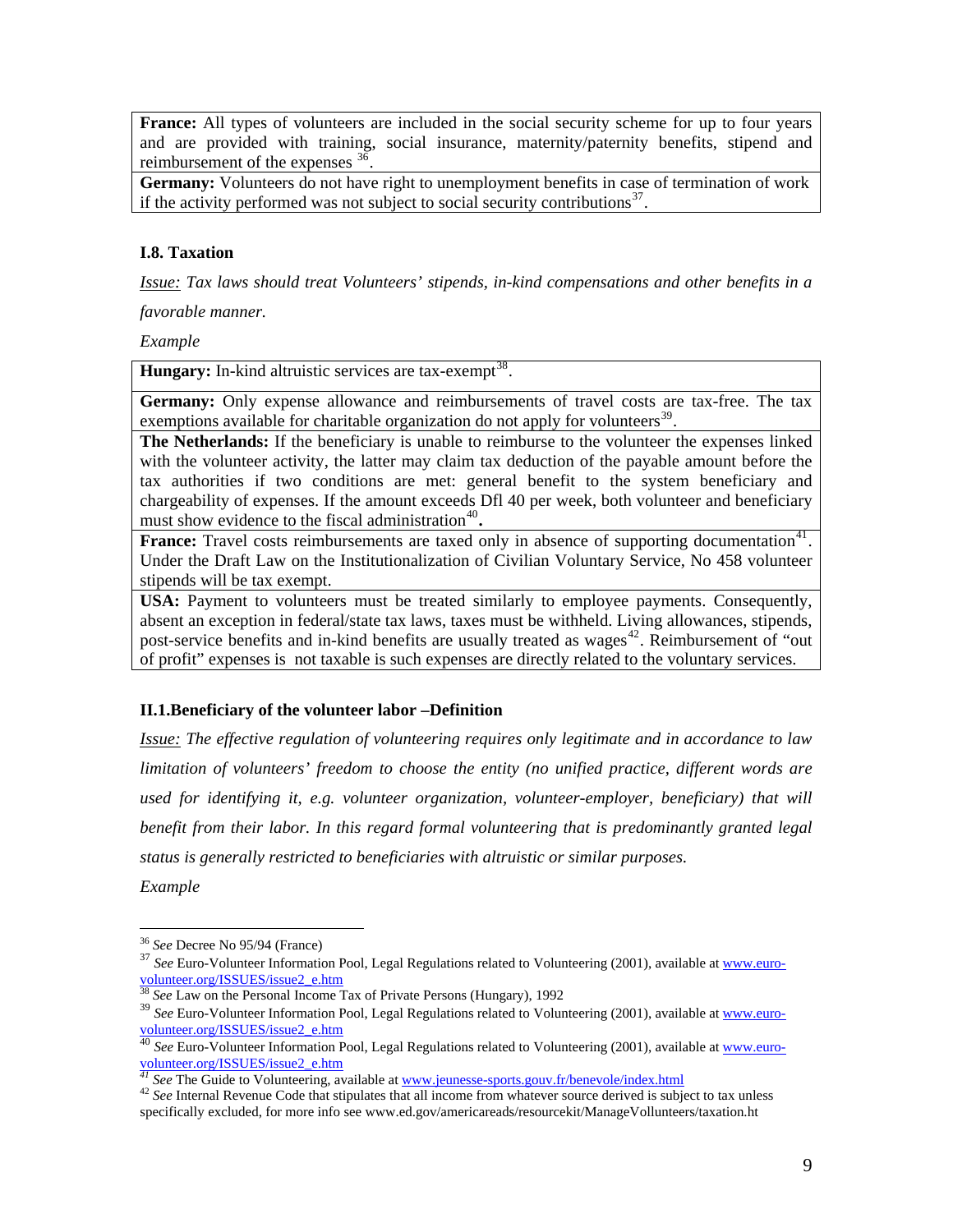**Canada:** Beneficiary (volunteer organization) is an organization that occasionally or frequently relies on volunteers to offer services to community<sup>[43](#page-9-0)</sup>

## **II.2.Beneficiary of volunteer labor –Typology**

*Issue: Law must enumerate the types of entities that can benefit from voluntary labor.* 

*Discussion:* Robinson and White (1997) divide beneficiaries of voluntary labor into two big groups depending on the fact whether they serve a public service function or not<sup>[44](#page-9-1)</sup>:

**A/Expressive**-organizations that act to express or satisfy the interests of their members, e.g. recreation and sport associations, social clubs, scientific societies.

**B/Social influence-**organizations that act to achieve a condition or change in the society, e.g. pressure groups, public services organizations.

Other classifications also possible: governmental/nongovernmental, registered/not registered

*Examples* 

**Convention on the Promotion of a transnational long-term voluntary service for young people:** Beneficiaries (sending or receiving organizations) are non-profit making and nongovernmental organizations undertaking voluntary service for the benefit of the society, youth organizations, local public authorities or another organizations wishing to develop specific voluntary projects, approved by a coordinating body, appointed by the Member-State<sup>[45](#page-9-2)</sup>.

**France:** The managerial functions as President, Treasurer must be assumed by volunteers<sup>[46](#page-9-3)</sup>

**Poland [Draft]:** Volunteer may perform services for NGOs (within the scope of their activity), public administration bodies (except services within the scope of body's economic activities), and sub-units of public administration (except services within the scope of sub-unit's economic activities<sup>[47](#page-9-4)</sup>.

## **II.3.Beneficiary of volunteer labor -Rights and Duties**

*Issue: Beneficiaries of volunteer labor possess certain rights and obligation towards volunteer.* 

*Suggested list of rights must include, at minimum the following:* right to confidentiality, to benefit from volunteer's labor, to be respected, to supervise the volunteer activity etc.

*Suggested list of duties must include, at minimum the following:* to respect and obey law in general, to ensure the rights of the volunteer, to supervise volunteer's work, to maintain nondiscrimination and equal treatment policy, to provide the necessary training for performing the

 $\overline{a}$ <sup>43</sup> *See,* Volunteers and the law: A guide for volunteers, organizations and boards (Canada) 2001, available at

<span id="page-9-1"></span><span id="page-9-0"></span>[www.publiclegaled.be.ca/volunteers/volthree.htm](http://www.publiclegaled.be.ca/volunteers/volthree.htm)<br>
<sup>[44](http://www.publiclegaled.be.ca/volunteers/volthree.htm)</sup> *See* Roy K., Ziemek S., On the economics of Volunteering: A research study directed by ZEF as a joint initiative<br>
with the UN Volunteer Program

<span id="page-9-2"></span><sup>&</sup>lt;sup>45</sup> See Convention on the Promotion of a Transnational Long-Term Voluntary Service for young People (Council of Europe, 2000) Article 9, available at [www.cm.coe.int/2000/705/a4.htm](http://www.cm.coe.int/2000/705/a4.htm)<br><sup>46</sup> See 1901 Law related to the association contract<br><sup>47</sup> See Draft Law on NGOs and Volunteers, version 8, by Forum for Nongovernmental Initiatives (Pol

<span id="page-9-4"></span><span id="page-9-3"></span>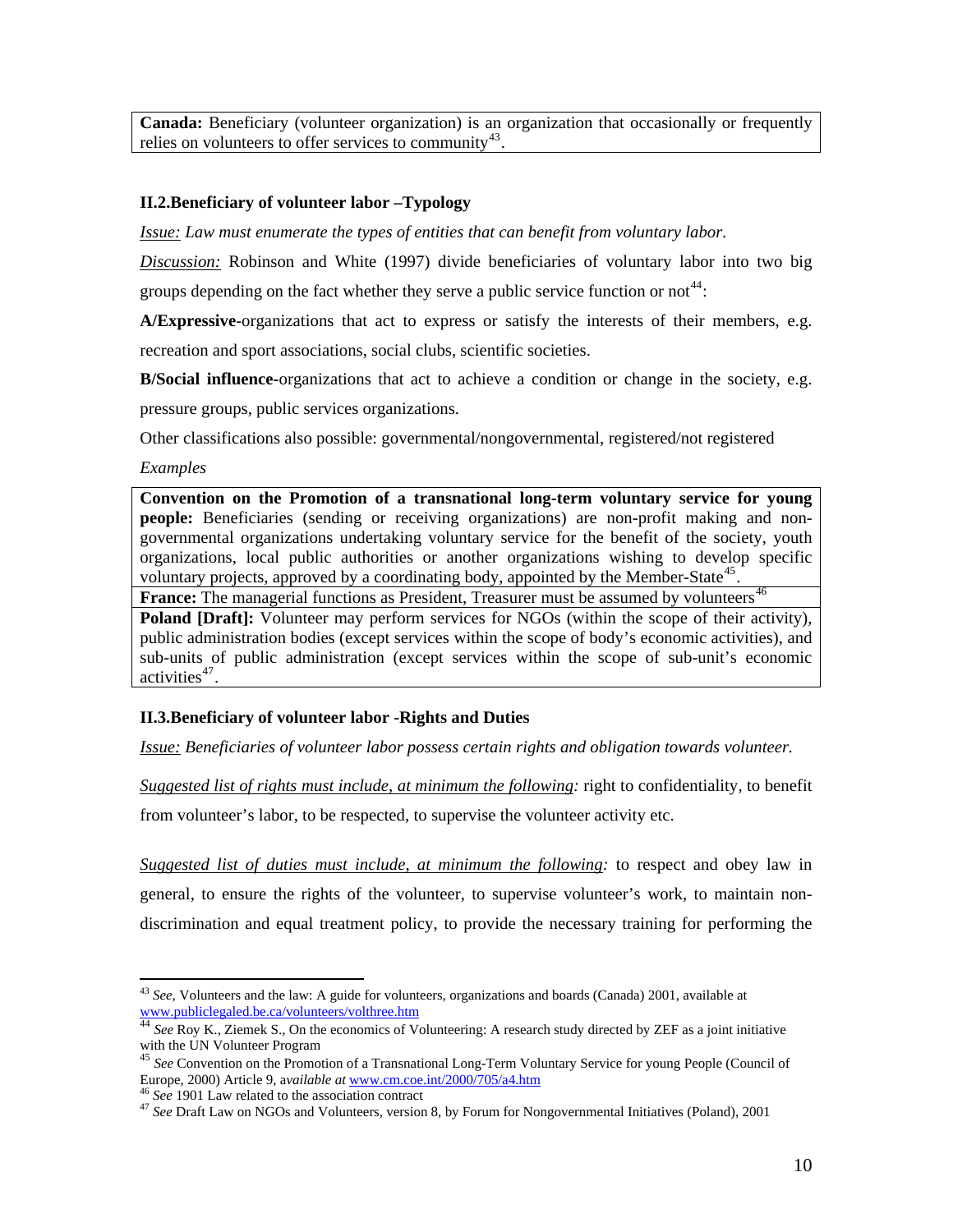activity, to cover volunteer for risks, to reimburse the costs incurred in connection with the volunteer activity, to provide insurance and benefits, required by law and other.

*Examples* 

**Australia:** The beneficiary has to: employ volunteers with respect to anti-discrimination and equal opportunity legislation and acknowledge their rights; provide volunteers with orientation and training, healthy and safety working conditions, appropriate insurance coverage, clearly define roles and tasks, appropriate level of support and management; opportunity for professional development; acknowledge volunteers contributions; reimburse volunteers for out of pocket money expenses incurred on the behalf of the beneficiary<sup>[48](#page-10-0)</sup>.

**The European Commission: Youth Program:** The beneficiary is responsible for the: language and tasks training, personal support, local transport, accommodation and  $food<sup>49</sup>$  $food<sup>49</sup>$  $food<sup>49</sup>$ .

**Luxembourg:** The organizing authority must reimburse volunteers the personal expenses linked to the voluntary delivering meals, free of charge, without payment or compensation in  $\text{kind}^{50}$  $\text{kind}^{50}$  $\text{kind}^{50}$ .

# **II.4.Beneficiary of the volunteer labor –Liability**

*Issue: Beneficiaries should be held liable for injuries caused to third parties by volunteer acting under their control and direction and within the scope of his/her responsibilities when the accident occurred or if beneficiaries' actions contributed to an accident.* 

*Example* 

**The Netherlands:** In case of volunteer causing damages to third party, the latter can claim compensation collectively to the beneficiary (if a commercial entity - all board members are personally responsible; if non-profit board members can be held responsible only if they have been acting illegally or beyond their abilities or mission) and personally to the volunteer<sup>[51](#page-10-3)</sup>.

# **III.1.Voluntary activities-Definition**

*Issue: Drafting a clear definition of voluntary activities will provide a better understanding in the society and administrative organs when the existing regulation should be applied and will prevent confusions and misuse of volunteers.* 

*Discussion*: Voluntary activities are expression of individuals' willingness and capacity to freely undertake actions to help others and improve the overall condition of the society. They benefit significantly both individuals and the community (through the respective beneficiary) and work for the improvement of social trust and cohesion.

<span id="page-10-0"></span> $\overline{a}$ <sup>48</sup> *See* Model Code of Practice for Organizations involving volunteer staff, available at [www.volnteeringaustralia.org/code.html](http://www.volnteeringaustralia.org/code.html)<br>
<sup>49</sup> See http://europa.eu.int/comm/education/youth/program/action2.htm

<span id="page-10-3"></span><span id="page-10-2"></span><span id="page-10-1"></span><sup>&</sup>lt;sup>50</sup> See Governmental Decree (Luxembourg) 1994<br><sup>51</sup> See Euro-Volunteer Information Pool, Legal Regulations related to Volunteering (2001), available at [www.euro](http://www.euro-volunteer.org/ISSUES/issue2_e.htm)[volunteer.org/ISSUES/issue2\\_e.htm](http://www.euro-volunteer.org/ISSUES/issue2_e.htm)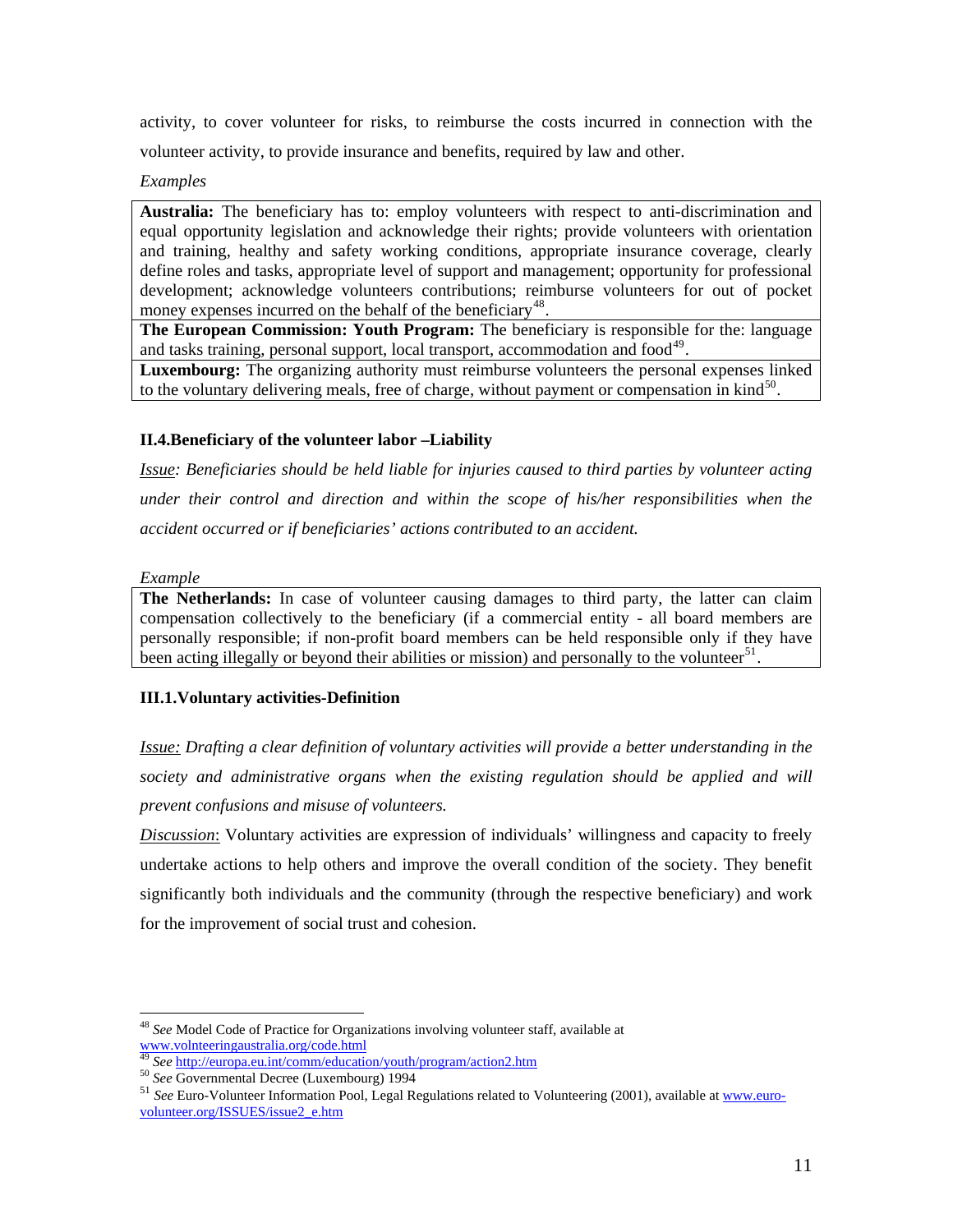### *Examples*

.

**Convention on the Promotion of a transnational long-term voluntary service for young people**: A voluntary service means an activity voluntarily undertaken, without remuneration for the volunteer, providing a mutual non-formal education process for the volunteer and the people with whom he/she collaborates $^{52}$  $^{52}$  $^{52}$ .

**The European Commission: Youth Program**: European Voluntary Service means activities that are non-profit making and unpaid, bring an added value to the community, do not involve job substitution or job replacement, last for a definite period of time<sup>[53](#page-11-1)</sup>.

**France:** Voluntary activity must not be considered as a professional one (paid), even when some professionals decide to practice their job as volunteers, e.g. a doctor who helps poor people<sup>[54](#page-11-2)</sup>

## **III.2.Voluntary Activities- Typology**

*Issue: The voluntary sector represents an immense potential in providing welfare services. Though existing variety of activities, carried out by volunteers, not all of them requiring necessitate statutory regulation. Law should identify the activities that classify as such.* 

*Discussion:* On the basis of the purpose criterion<sup>[55](#page-11-3)</sup> for voluntary activities four types of volunteering can be identified, and they all may be managed (carried out through an organization) or unmanaged (spontaneous or individually initiated):

*A/Mutual aid or self-help volunteers* 

In some countries, e.g. Kenya, India, this is the dominant system of social and economic support.

This type category is rarely described as a volunteering by the practitioners.

*B/ Service to the others* 

This type of volunteering is mostly carried out through non-profit and statutory organizations and benefits the society in whole, e.g. teaching or mentoring others.

*C/ Campaigning and advocating volunteers* 

The leading motive for carrying out this type of volunteering is primarily the desire for social change and social justice, e.g. the environmental movement.

*D/Participation and self-governance* 

Volunteers are involved in projects carried out by the Government itself, e.g. sanitation projects or participation as a member of consultative bodies.

*Example* 

 $\overline{a}$ 

**Brazil:** Voluntary activity must be limited to non-remunerated activities performed by a natural person for any public entity or for a private, non-for-profit organization, the objectives of which

<span id="page-11-0"></span><sup>52</sup> *See* Convention on the Promotion of a Transnational Long-Term Voluntary Service for young People (Council of Europe, 2000) Article 9, available at <u>[www.cm.coe.int/2000/705/a4.htm](http://www.cm.coe.int/2000/705/a4.htm)</u><br>
<sup>53</sup> See <http://europa.eu.int/comm/education/youth/program/action2.htm><br>
<sup>54</sup> See The Guide to Volunteering, available at <u>www.jeunesse-sports.gouv.fr/</u>

<span id="page-11-2"></span><span id="page-11-1"></span>

<span id="page-11-3"></span>[www.unv.org/activs/vol/IYVToolkit.pdf](http://www.unv.org/activs/vol/IYVToolkit.pdf)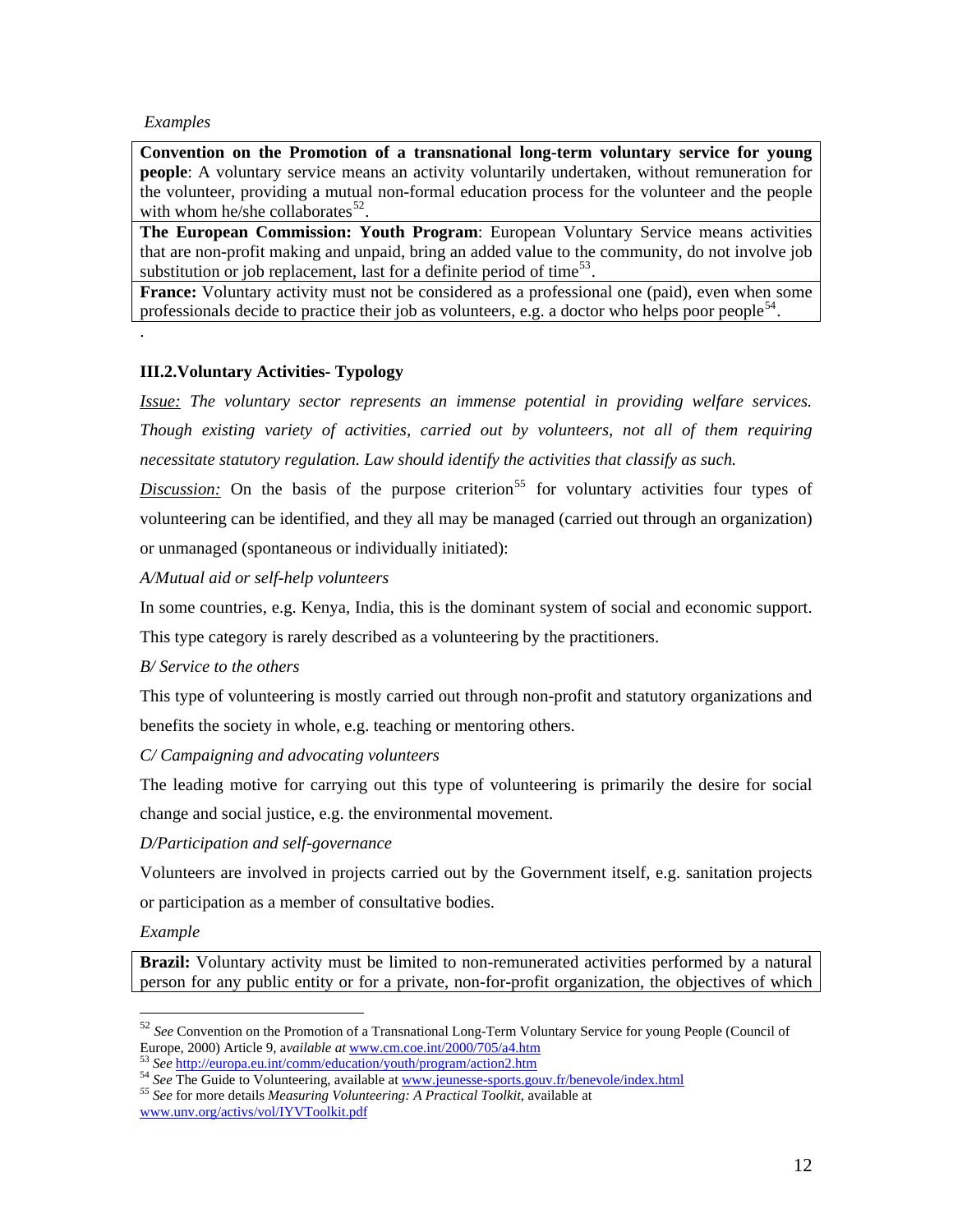are civic, cultural, educational, scientific, recreational or social assistance orientated<sup>[56](#page-12-0)</sup>.

**France:** Volunteering has two main forms: part-time (few hours per week, does not have legal status) and full-time - voluntary work in developing counties and voluntary firemen (has legal status $)^{57}$  $)^{57}$  $)^{57}$ .

**Portugal:** Volunteer activities are those performed in community and social interest and guided by the principles of promotion of a free and active citizenry, solidarity, cooperation, gratuity, responsibility, and harmonization<sup>[58](#page-12-2)</sup>.

# **IV.1. Volunteer-Beneficiary Relationship-Creation**

*Issue: The volunteer-beneficiary relationship comes into being after arriving mutual agreement on the volunteer activity and related issues (oral/written). Specifications, provided in the law may be an extremely useful starting point for both parties.* 

*Example* 

**Greece:** The large voluntary organizations as Red Cross or French Doctors, which use volunteers for mission abroad, usually sign an individual contract between them and the volunteer<sup>[59](#page-12-3)</sup>.

## **IV.2. Volunteer-Beneficiary Relationship-Content**

*Issue: The written agreement should reflect the terms agreed by the beneficiary and volunteer and should include the following information: 1.Name of the parties, 2.Volunteer's activity- type, scope and location, 3.Rights and duties of both parties, 4. Intended length of activity performance, 5.Working hours, 6.Liability, and 7. Termination.* 

*Example* 

**Brazil:** The agreement signed between volunteer and beneficiary must include: name ID number, address, telephone number of volunteer and name, registration number, address of the beneficiary, description of the volunteer activity, signature of both parties and witness $^{60}$  $^{60}$  $^{60}$ . **Spain:** The written agreement must minimum include the following: a statement of the altruistic nature of the voluntary activity, list of rights and duties to both parties, description of the volunteer activity, role and time commitment, description of the training designed to assist volunteer in his/her activity, duration and causes for termination<sup>[61](#page-12-5)</sup>.

## **IV.3. Volunteer-Beneficiary Relationship-Termination**

*Issue: The volunteer-beneficiary agreement should enumerate in an exhaustive manner the grounds on which it can be terminated* 

*Discussion:* Such grounds can be mutual agreement of both parties; notice within a reasonable time; previously fixed duration; others.

<span id="page-12-1"></span><span id="page-12-0"></span><sup>&</sup>lt;sup>56</sup> *See* Law on Voluntary Services No. 9608 (Brazil) 1998, Article 1<br><sup>57</sup> *See* The Guide to Volunteering, available at <u>www.jeunesse-sports.gouv.fr/benevole/index.html</u><br><sup>58</sup> *See* Law No 71 (Portugal) 1998<br><sup>59</sup> *See* Bi

<span id="page-12-2"></span>

<span id="page-12-5"></span><span id="page-12-4"></span><span id="page-12-3"></span><sup>&</sup>lt;sup>60</sup> See Law on Voluntary Services No. 9608 (Brazil) 1998, Article 2 <sup>61</sup> See Law on Volunteerism (Spain) 6/1996, Article 9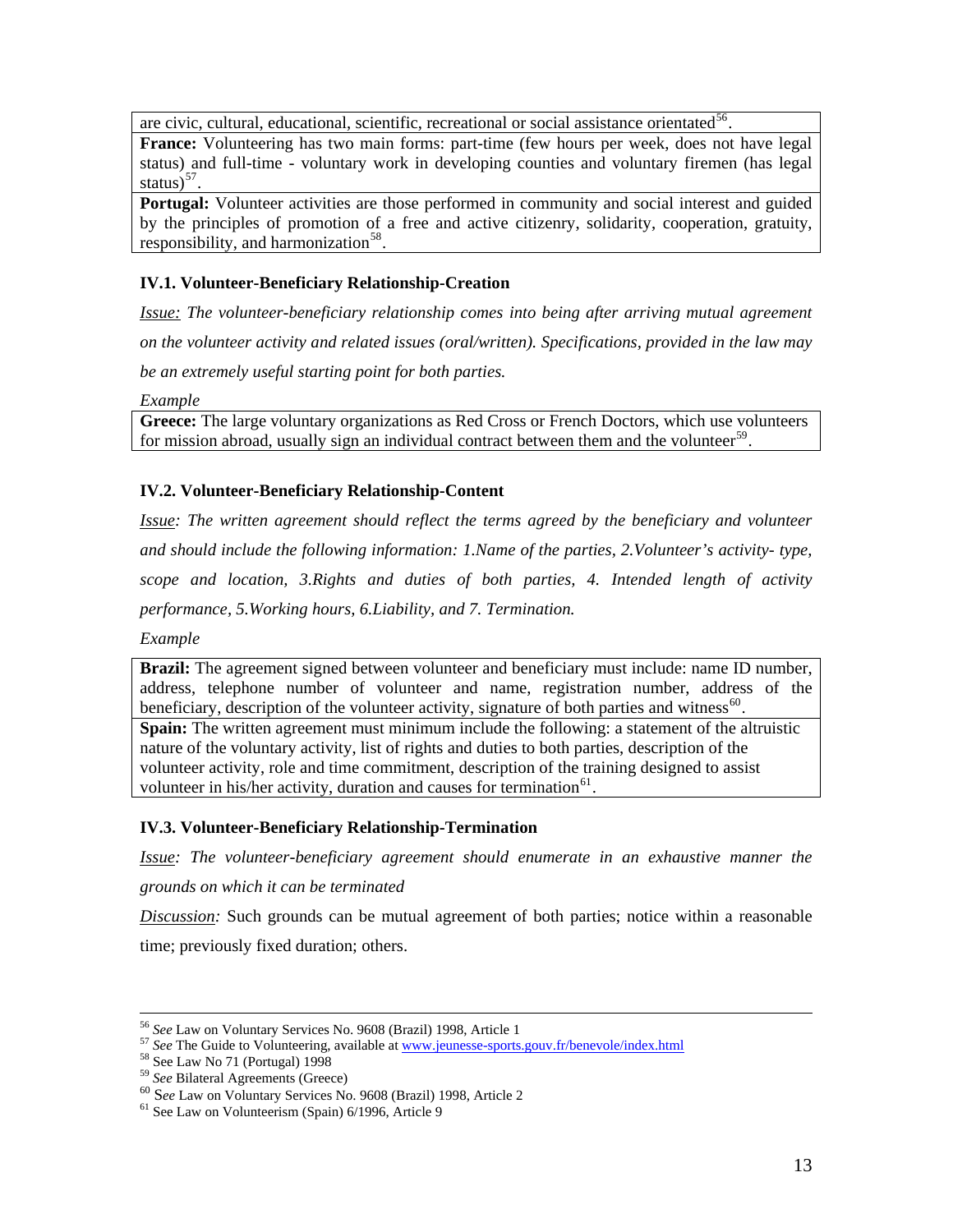#### **V. Applicable Laws**

#### **Domestic**

**Employment and Labor laws** 

*Austria* Federal Law to amend the Federal Law on Community Services (1986) – makes provisions regarding legal person willing to employ and individuals willing to be employed for performing community services. Sums up the duties of the employer towards the community service performer and determines the financial remuneration (available at ILO Library).

*Canada* Minimum Wages and Working Conditions Regulation – exempts from the provisions of the Employment Standards Code persons who work unpaid as volunteers (ILO Library) *Netherlands* Decree on the tasks of volunteer police officials/94

 Decree on the legal position of volunteer police workers/95 – allows volunteer workers, educated and trained for performing the required duties, to be employed as police officers in exceptional cases, defines the legal status of volunteer police force, sets up the minimum hours of hour.

 Decree regarding employment of foreigners/95 – asylum seekers and persons with temporary resident permits are given the permission to work as unpaid volunteers.

*UK* National Minimum Wage Act (1998) –volunteers are excluded from the min wage Civil Aid Service Regulation (1997), (ILO Library).

 Civil Aid Service Ordinance (1997) – creation of Civil Aid Service that will provide services for the benefit of the community (ILO Library).

*Poland* Order of the Council of Ministers concerning voluntary work brigades (1992)

**Tax Laws** 

*Hungary* Law on the Personal Income Tax of Private Persons (Act XC, Am. Act LXXV, 1992)

**Insurance Laws** 

*UK* Police (Insurance of Voluntary Assistants) Act (1997), available at [www.legislations.hmso.gov.uk/acts/acts1997/1997045.htm](http://www.legislations.hmso.gov.uk/acts/acts1997/1997045.htm) 

- Laws on volunteering and volunteerism (where available)
- *Brazil* Law on Voluntary Service No 9608 (1998)
- *France* Draft Law on the Institutionalization of Voluntary Service No 458 (2001) Decree 95/94 (1994)- does not address volunteers below the age of 18
- *Germany* Law on the Promotion of a Volunteer Social Year (1964) applies only to volunteers

from17 to 27 years old, no legal status to volunteers below the age of 17.

Law on the Promotion of a Volunteer Environmental Year (1993)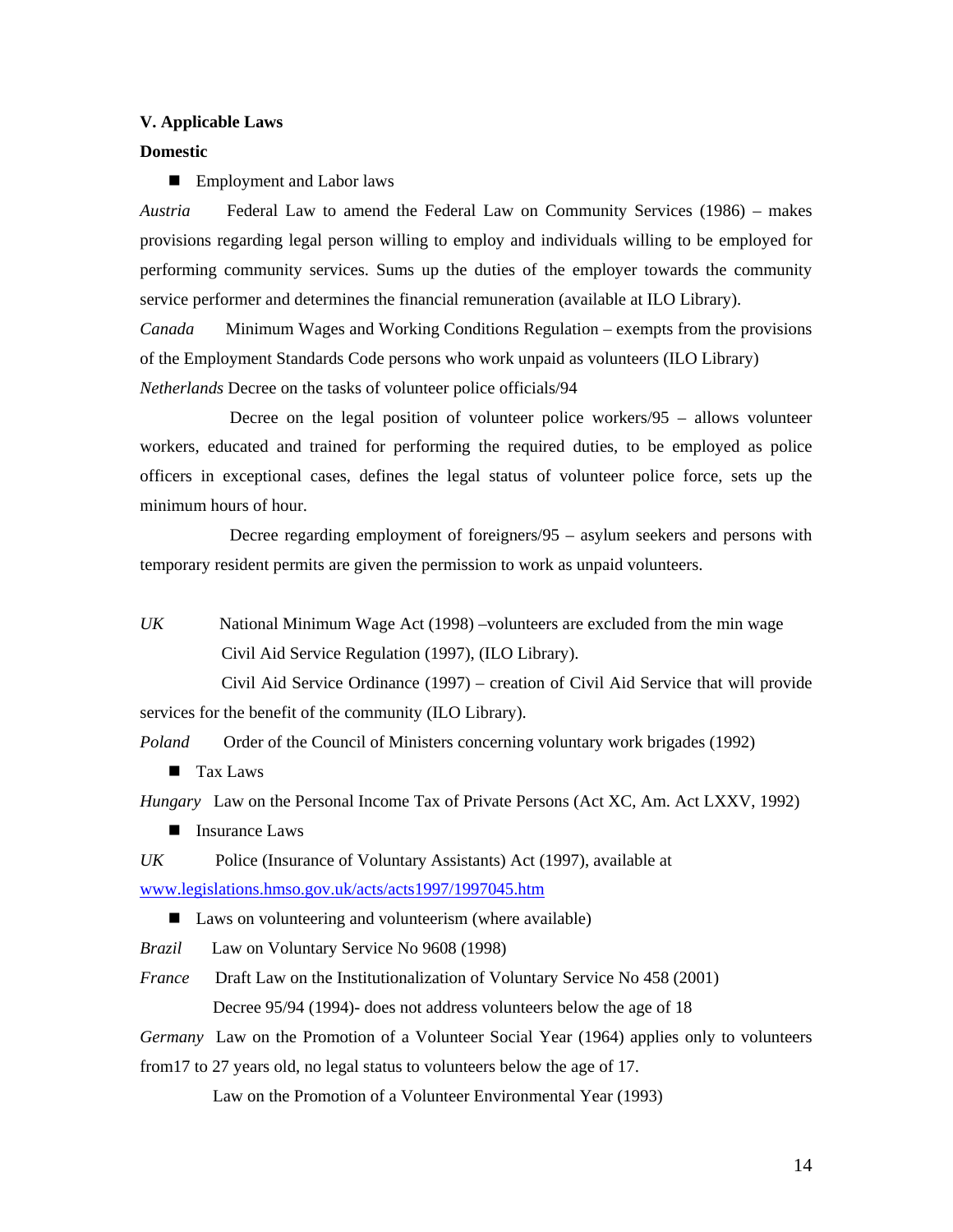*Italy* Law on Volunteerism No 266 (1991)

*Poland* Draft Law on NGOs and Volunteers, version 8, Forum for Nongovernmental

Initiatives, volunteers below age of 18 can perform only fundraising activities

*Portugal* Law No 71 (1998)

*Spain* Law on Volunteerism No 6 (1996)

*US*A Domestic Volunteer Services Act, 42 USC (2001)- regulates volunteer programs Volunteer Protection Act, 42 USC (1997)

National And Community Service Act (1990)

## **International Instruments affecting volunteering:**

**European Union** 

--*Commission of the European Communities, Recommendation 85/308/EEC on social protection for volunteer development workers*, available at

[http://europa.eu.int/smartapi/cgi/sga\\_doc?smartapi!celexapi!prod!CELEXnumdoc&lg=EN&num](http://europa.eu.int/smartapi/cgi/sga_doc?smartapi!celexapi!prod!CELEXnumdoc&lg=EN&numdoc=31985H0308&model=guichett) [doc=31985H0308&model=guichett](http://europa.eu.int/smartapi/cgi/sga_doc?smartapi!celexapi!prod!CELEXnumdoc&lg=EN&numdoc=31985H0308&model=guichett)

--*Conclusions of the Council and the Ministers for Youth meeting within the Council of 30 November 1994 on the promotion of voluntary service periods for young people*

Official Journal C 348, 09/12/1994 p. 0002 – 0003, available at

[http://europa.eu.int/smartapi/cgi/sga\\_doc?smartapi!celexapi!prod!CELEXnumdoc&lg=EN&num](http://europa.eu.int/smartapi/cgi/sga_doc?smartapi!celexapi!prod!CELEXnumdoc&lg=EN&numdoc=41994Y1209(01)&model=guichett) [doc=41994Y1209\(01\)&model=guichett](http://europa.eu.int/smartapi/cgi/sga_doc?smartapi!celexapi!prod!CELEXnumdoc&lg=EN&numdoc=41994Y1209(01)&model=guichett) 

--*The European Commission: Youth Program: European Voluntary Service*, available at <http://europa.eu.int/comm/education/youth/program/action2.htm>

## ■ International Labor Organization

--*No international agreement concerning the volunteer labor available*. The ILO Library provides limited information on this issue in a country-by-country manner.

## **United Nations**

--*Commission for Social Development (E/CN.5/2001/6): The role of volunteerism in the promotion of social development* 

--*UN General Assembly Resolution 55/57:International Year of Volunteers*, available at [http://www.unv.org/activs/vol/A\\_RES\\_55\\_57\\_engl.pdf](http://www.unv.org/activs/vol/A_RES_55_57_engl.pdf)

--*Convention on the Promotion of a Transnational Long-term Voluntary Service for Young People (March, 2001)* available at<http://www.cm.coe.int/dec/2000/705/a4.htm>

-- *General Assembly Resolution 52/17*: International year of volunteers 2001